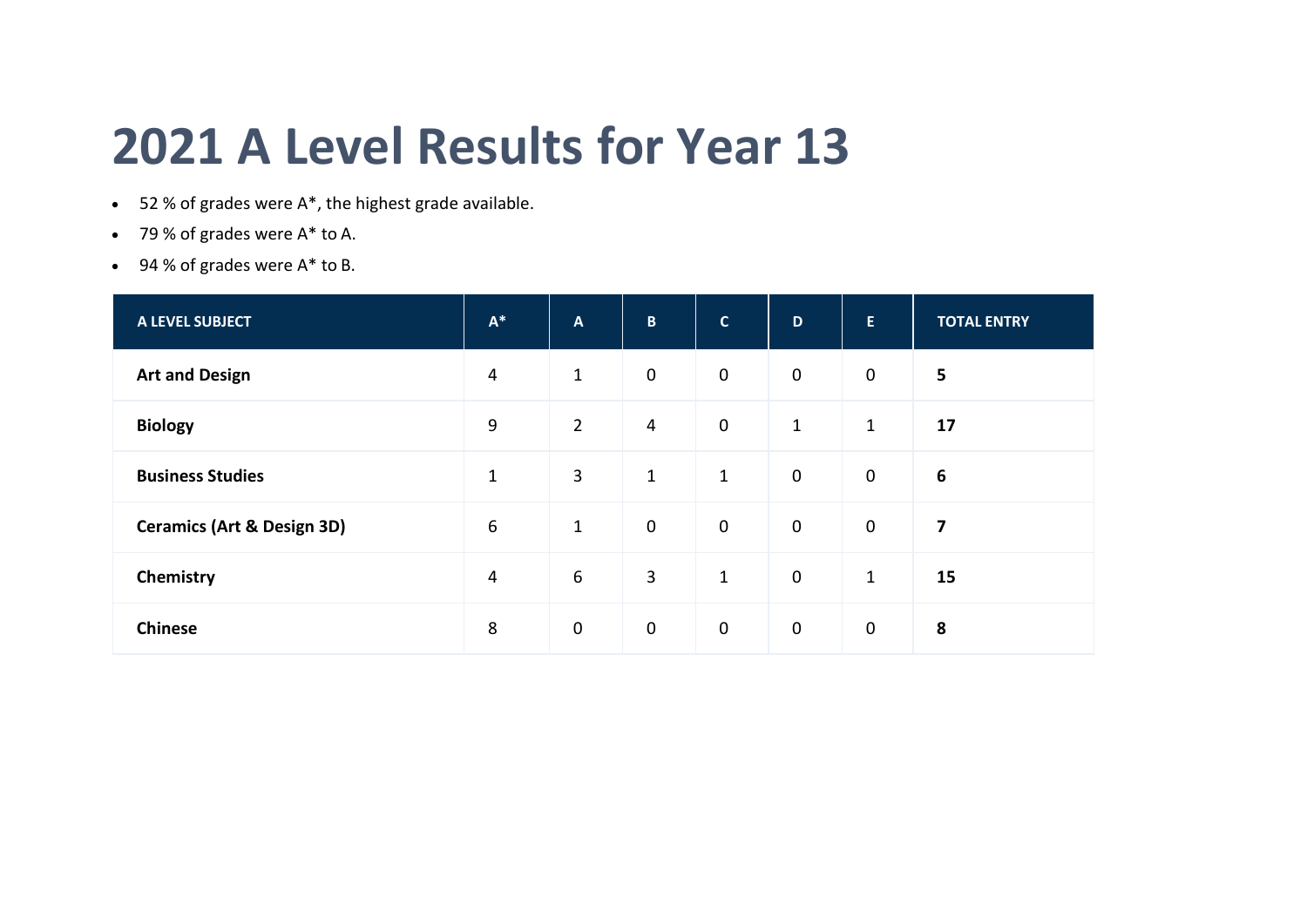| A LEVEL SUBJECT                  | $\mathsf{A}^*$ | $\boldsymbol{\mathsf{A}}$ | $\mathbf B$         | $\mathbf{C}$ | $\mathbf{D}$     | $\mathsf E$ | <b>TOTAL ENTRY</b>      |
|----------------------------------|----------------|---------------------------|---------------------|--------------|------------------|-------------|-------------------------|
| <b>Classical Civilisation</b>    | $\overline{4}$ | $\overline{3}$            | $\mathbf 0$         | $\mathbf 1$  | $\mathbf 0$      | $\pmb{0}$   | 8                       |
| <b>Drama and Theatre Studies</b> | $\overline{3}$ | $\mathbf 1$               | $\mathbf 0$         | $\pmb{0}$    | $\mathbf 0$      | $\mathbf 0$ | $\overline{\mathbf{4}}$ |
| <b>Economics</b>                 | $\overline{2}$ | $\boldsymbol{6}$          | $\mathbf 0$         | $\pmb{0}$    | $\mathbf 0$      | $\pmb{0}$   | 8                       |
| <b>English Literature</b>        | $\overline{3}$ | $\overline{2}$            | $\mathbf{1}$        | $\pmb{0}$    | $\mathbf 0$      | $\pmb{0}$   | $\boldsymbol{6}$        |
| <b>Equine Management BTEC*</b>   | $\mathbf 1$    | $\pmb{0}$                 | $\pmb{0}$           | $\pmb{0}$    | $\mathbf 0$      | $\pmb{0}$   | $\mathbf{1}$            |
| French                           | $\mathbf{1}$   | $\pmb{0}$                 | $\mathsf{O}\xspace$ | $\pmb{0}$    | $\mathbf 0$      | $\pmb{0}$   | $\mathbf{1}$            |
| Geography                        | 10             | $\overline{3}$            | $\overline{2}$      | $\mathbf 0$  | $\mathbf 0$      | $\mathbf 0$ | 15                      |
| <b>History</b>                   | $\overline{3}$ | $\overline{2}$            | $\mathsf{O}\xspace$ | $\pmb{0}$    | $\mathbf 0$      | $\mathbf 0$ | 5                       |
| <b>History of Art Pre-U**</b>    | $\pmb{0}$      | $\mathbf 1$               | $\overline{2}$      | $\mathbf 1$  | $\mathbf 0$      | $\pmb{0}$   | $\overline{\mathbf{4}}$ |
| Japanese                         | $1\,$          | $\pmb{0}$                 | $\pmb{0}$           | $\pmb{0}$    | $\boldsymbol{0}$ | $\pmb{0}$   | $\mathbf{1}$            |
| Latin                            | $\pmb{0}$      | $\mathbf 1$               | $\pmb{0}$           | $\pmb{0}$    | $\mathbf 0$      | $\pmb{0}$   | $\mathbf{1}$            |